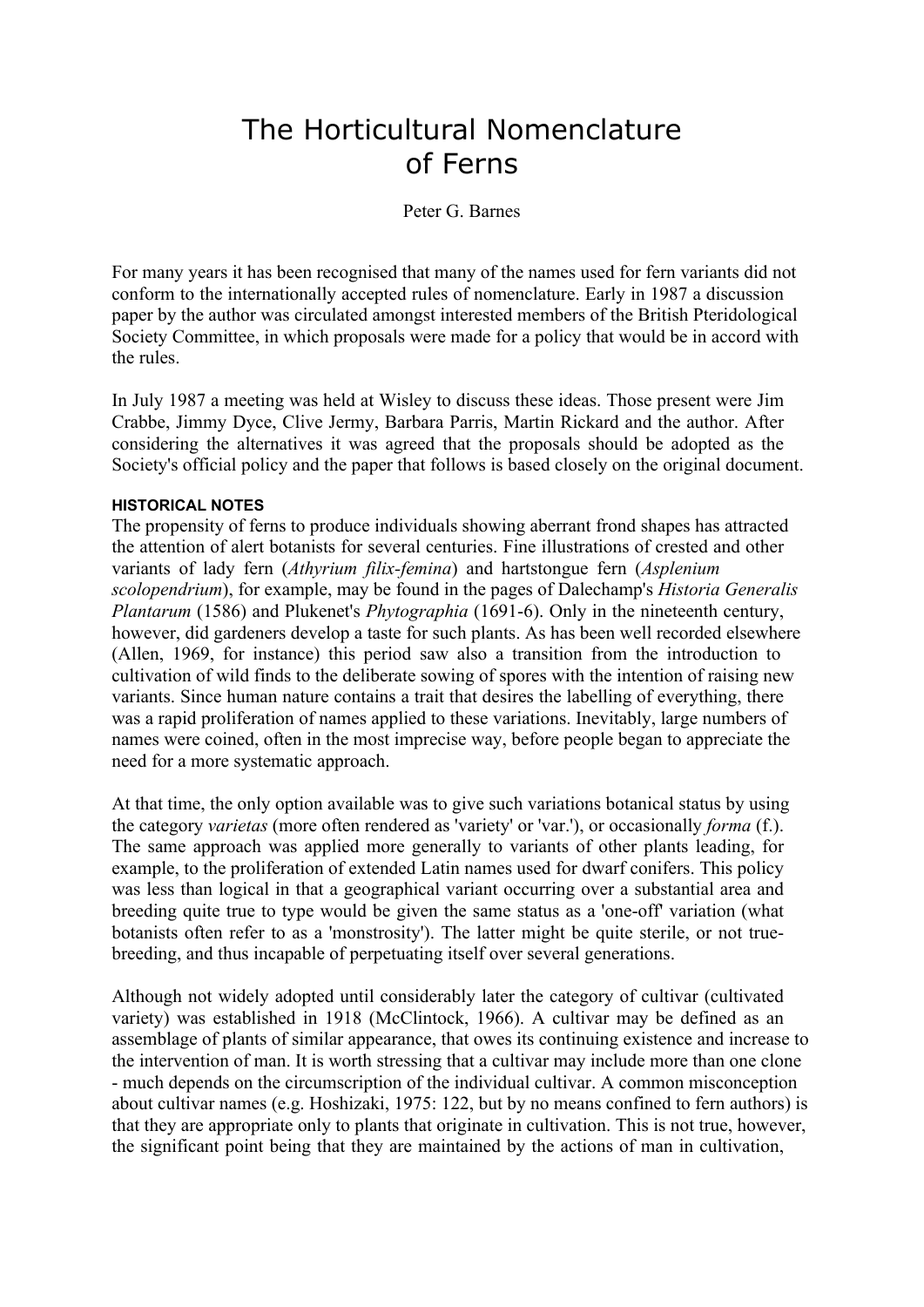irrespective of the mode or place of origin. A large number of cultivars of ling (*Calluna vulgaris*), for example, originated as sports or seedlings in the wild, but there is no doubt that, in cultivation, they are best treated as cultivars, since such chance occurrences do not persist and increase in the wild state. Exactly the same principle applies to the majority of fern variants.

It is not always easy to define a dividing line between botanical and horticultural names, but in most cases there is probably little point in giving botanical status to an individual variant that does not propagate itself in the wild state. In the fern world, even sports of apomictic species, such as*Dryopteris affinis*, which breed true in cultivation, seldom if ever manage to establish themselves in the wild beyond a single generation. They do, however, accord neatly with the definition of cultivar given above. It is increasingly commonly accepted that the great majority of fern 'varieties' in our gardens are, regardless of their origins, most appropriately regarded as cultivars. Because of the risk of confusion with the botanical term *varietas* (= variety), it is desirable to use the more precise term cultivar for these man-made or man-sustained variants.

Whilst there is as yet no formal scheme of classification for fern cultivars, the basis of such a system was evolved by Kaye (1968) from the proposals put forward for specific genera by Dyce (1963) and Kaye (1965). Very recently this was elaborated by Dyce (1987) and it is logical to try and integrate Dyce's system of classification with any modern system of nomenclature, which is what is proposed in this paper.

#### **THE RULES OF NOMENCLATURE**

The naming of plants, at both botanical and horticultural levels, is governed by two sets of internationally accepted rules - the*International Code of Botanical Nomenclature*(*ICBN*) and the*International Code of Nomenclature for Cultivated Plants*(*ICNCP*). Each is periodically revised, but the basic rules remain constant.

The great majority of names now used for variants of British ferns have never been applied in a systematic fashion. Many of these 'names' are perhaps better regarded as brief descriptions and, since some conform to neither Code, they have no validity as either botanical or horticultural epithets and are thus illegitimate. This is particularly true of numerous names proposed for new cultivars in various British Pteridological Society publications in recent years, but there is no good reason for this state of affairs to continue, as there is an alternative that should be acceptable to all concerned.

Under Article 27a of the Cultivated Plant Code, new cultivar names created on, or after, 1st January 1959 may not be in Latin or part-Latin form. This rules out, for example, the coining of a name like 'Plumosum Smith'. It is therefore necessary for recent cultivar names to be in a modern language, and they are often descriptive or commemorative. In the context of ferns, this appears at first sight to mean that we lose the useful link with the accepted schemes of varietal classification referred to above. However, there is a way out of this difficulty that retains conformity with the ICNCP whilst retaining the most useful descriptive elements from the earlier style of name.

#### **THE CULTIVAR GROUP**

As mentioned above, many of the names used in Britain for fern cultivars are no more than descriptions, but it is desirable to retain a descriptive element in the naming of new cultivars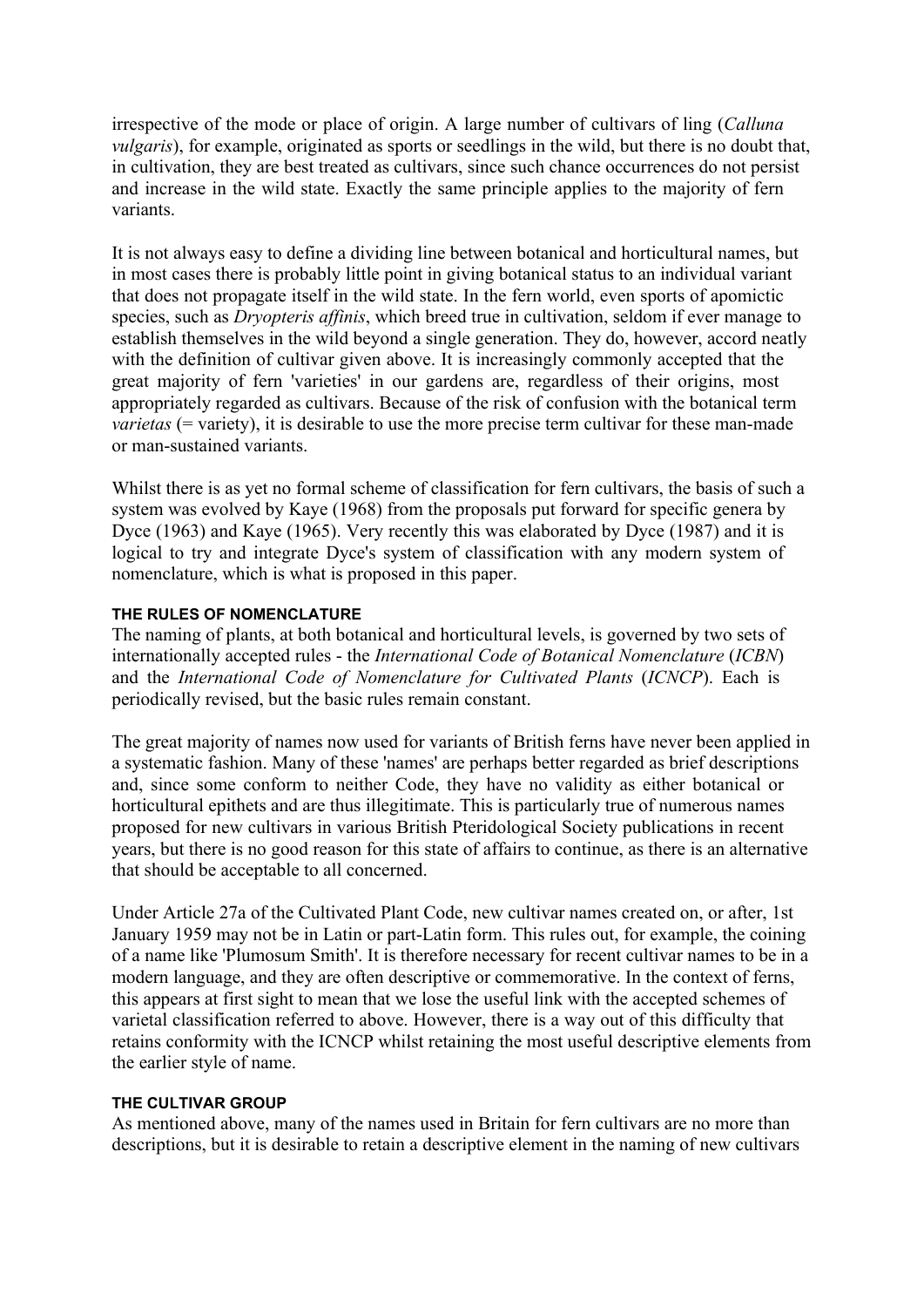as far as possible, whilst trying to ensure conformity with the appropriate Code - the*ICNCP*. Fortunately, in Article 26 of its 1969 edition, the *ICNCP* introduced the useful but as yet underused concept of the cultivar group. Sensible use of this Article appears to be the key to the establishment of a practical, logical and (under the*ICNCP*) legitimate system of nomenclature for fern cultivars.

### Article 26 of the *ICNCP-1980* says:

'When a species... includes many cultivars, an assemblage of similar cultivars may be designated as a group. This category is intermediate between species and cultivar. It is not an essential part of the full cultivar name. If used between the specific name... and the cultivar name, the name of the group is placed within parentheses (round brackets).'

The Code gives examples of its use based on former botanical epithets that are no longer recognised, such as*Rhododendron cinnabarinum*(Concatenans group) 'Copper', as well as purely descriptive ones like*Lolium perenne*(Early group) 'Devon Eaver'. The style of the group name is not defined in the Code, but the examples given suggest that the rules for cultivar names should apply. In other words, a group name may be based on a legitimate name at another taxonomic level (e.g. var. or cultivar) so that, in some circumstances, Latin names may be used.

The potential for the extension of this principle to fern names is clear. The great majority of cultivars can be said to fall into one or other of a limited number of types, as defined in Dyce's classification referred to above, which thus forms a sound basis for a system of nomenclature that is legitimate under the*ICNCP*.

The group system adopted here is not an obligatory one, in that not all fern cultivars need to be referred to a group and, as stated in Article 26, the group name is not an essential part of the full cultivar name - it is a useful but optional appendage. Nevertheless, many fern growers will wish to indicate the group with the cultivar name because of its link with the scheme of cultivar classification. Whilst new groups may be created as needed the divisions of Dyce's scheme should accommodate the majority of cultivars, regardless of the genus. It is proposed that a nomenclatural panel be formed within the Society to agree on appropriate group names providing the best possible combination of the desirable features of the old names and conformity with the International Code.

#### **EXAMPLES OF ITS USAGE**

Three cases have to be considered separately: new cultivars; recently, but invalidly, named cultivars; and early 'varieties' now regarded as cultivars.

# **New cultivars**

The use of the proposed system for new cultivars should present no problems: such plants would be given 'fancy' names (i.e. in a modern language) in accordance with the Code. Each cultivar name must be unique within its species (or preferably, genus) to avoid the risk of confusion or ambiguity. In addition, such cultivars could be attributed to the appropriate cultivar group. A hypothetical example: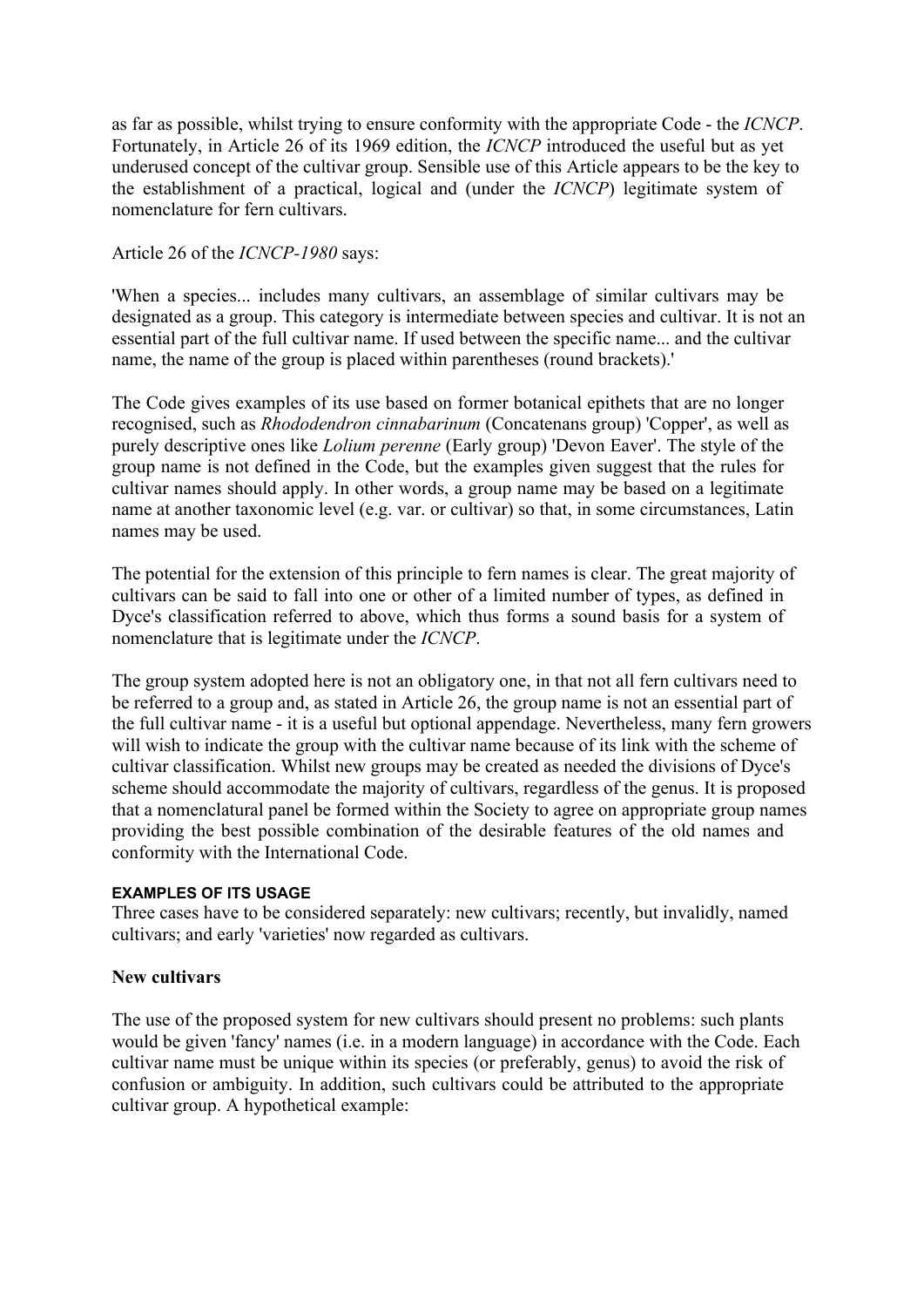*Asplenium trichomanes*'Royalty'; if it were a crested form, it could also be cited as: *Asplenium trichomanes*(Cristatum group) 'Royalty'. It would not then be permissible to use the name 'Royalty' for another cultivar of*A. trichomanes*.

### **Recently but invalidly named cultivars**

Several names published in recent BPS publications, and no doubt in nursery catalogues also, are illegitimate. Unfortunately, there is no option but to rename these plants, but use of the group system would make this comparatively painless, since those invalid names that incorporate Latin descriptive terms would often fall into the equivalent cultivar group. The examples below do not represent formal transfers or new names: they are merely used as illustrations.

*Athyrium filix-femina*'Percristatum Coke' (Coke, 1985); this might conveniently become*A. filix-femina* (Percristatum group) 'Philip Coke'; the first name is illegitimate; the second conveys the same information but is legitimate.

Other ferns named in the same article might need to be completely renamed:

*A. filix-femina* 'Plumosum Cristatum Coke', for example, could become*A. filix-femina* (Cristatum group) 'Coke's Plumose': again, the second is as descriptive as the first but, unlike it, is acceptable under the Code. Since the group name is not an essential part of the plant's name, the names*A. filix-femina* 'Philip Coke' and 'Coke's Plumose', respectively, would be equally acceptable.

An ideal to aim for would be the compilation of a check-list of fern cultivars, in which these and other nomenclatural points could be attended to. In the meantime, it is intended to start a search through the Society's publications for illegitimate names. These will be referred to the proposed nomenclatural panel for renaming as necessary, in liaison with the originators of the plants.

#### **Old cultivars**

In general, these would not be affected by this system as the nomenclatural rules applied to older (pre-1959) names are far less rigorous. Some, however, would be more meaningful if accompanied by the appropriate group name. For example,*Athyrium filix-femina*'Clarissima', itself a euphonious but non-descriptive name, might be placed in the Plumosum group.

#### **CONCLUSION**

It is perhaps inevitable that these proposals will meet with some opposition - no-one likes what they may consider to be unnecessary name-changes. However, for various reasons, the issue of fern cultivar naming has to be faced up to. The continued use of names that are not internationally acceptable, because they contravene the Code, cannot be supported and it is a problem that is largely confined to British cultivars.

If an International Registration Authority (IRA) is ever appointed for the ferns, it would apply the ICNCP rigorously. The primary role of IRAs is to ensure uniformity of nomenclature as far as possible and this inevitably means following the Code. The argument sometimes put forward, that ferns should be a special case, is not acceptable. Stability and